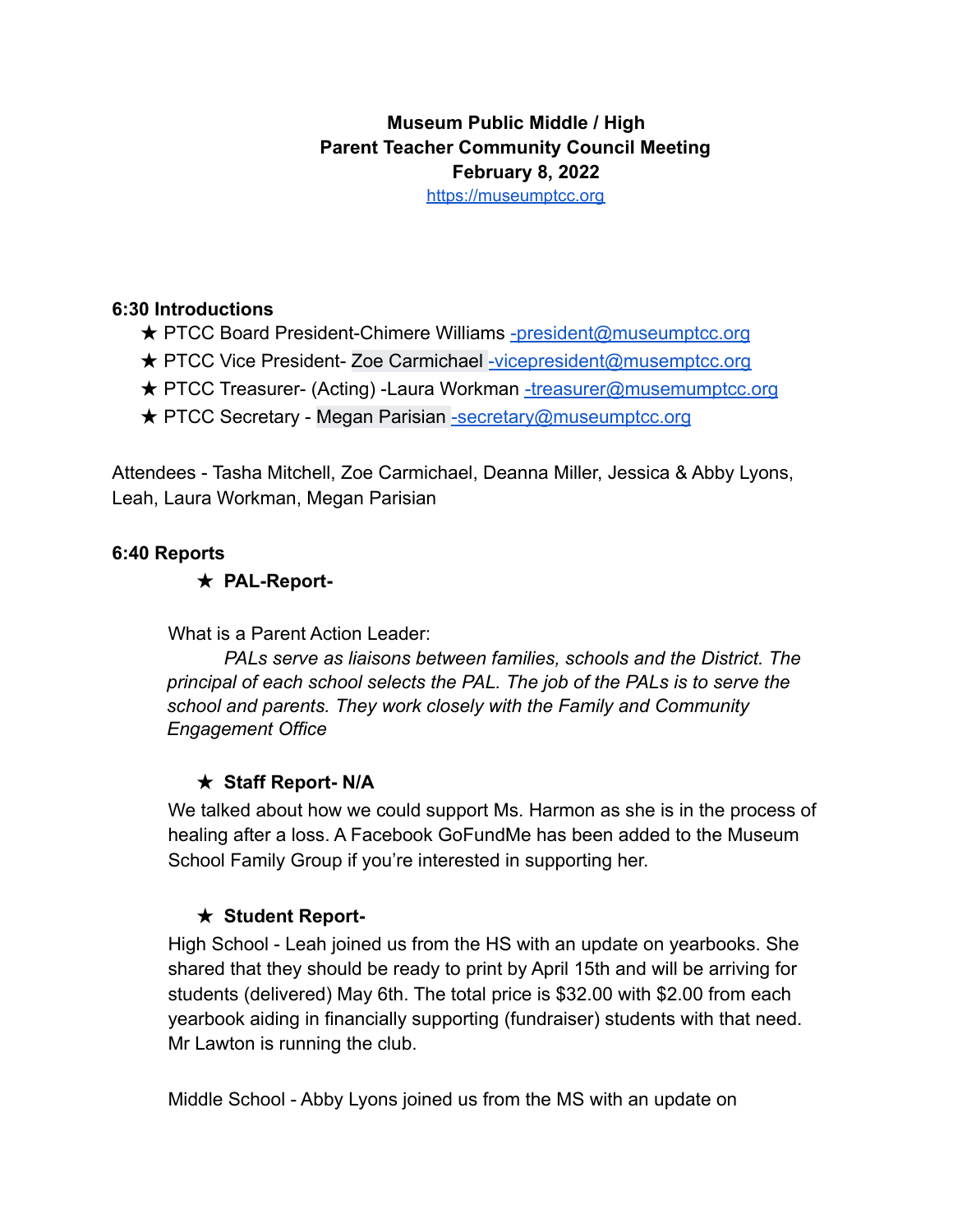some of the fundraisers they have been promoting. Penny Wars raised over \$200.00 with the 6th grade class as the top fundraisers. Candy Grams start Wednesday and go through Friday (2/9/22-2/11/22) Students pay \$.50 per candygram and their note will be delivered to a friend of choice next week with a dumdum sucker or small chocolate attached. They will be having their next meeting tomorrow 2/9.

#### ★ **Attendance Report**

Tomorrow is count day as well as no school uniform day

## ★ **Fundraising**

You can continue to support Learner Journeys as well as the Senior Class through our PTCC website donations <https://museumptcc.org/fundraising/>

## ★ **Treasurer Report**

\$4,858.00 - PTCC funds for school trips. \$3656.00 - Senior 2022 funds \$880.12 discretionary funds for staff support / other needs.

## ★ **Staff Donations**

A Sign Up Genius has been created to send weekly treats / goodies to the staff at our middle and high schools. Treats can be delivered any day within the week you sign up for. Feel free to have your student deliver to the secretary and they will get them to the teachers lounge. For more information <https://museumptcc.org/get-involved/>

### **Families Supporting Families**

We also brainstormed ways to support our community (families that owned or worked at restaurants is how the conversation was started) and came up with the idea of creating a spreadsheet where businesses or services could be shared amongst our community and supported. We will be sharing this and updating our website with everyone who would like to be included.

### **7:15 Upcoming Events**

Our next PTCC Meeting will be held Tuesday March 8th from 6:30-8:00 PM on